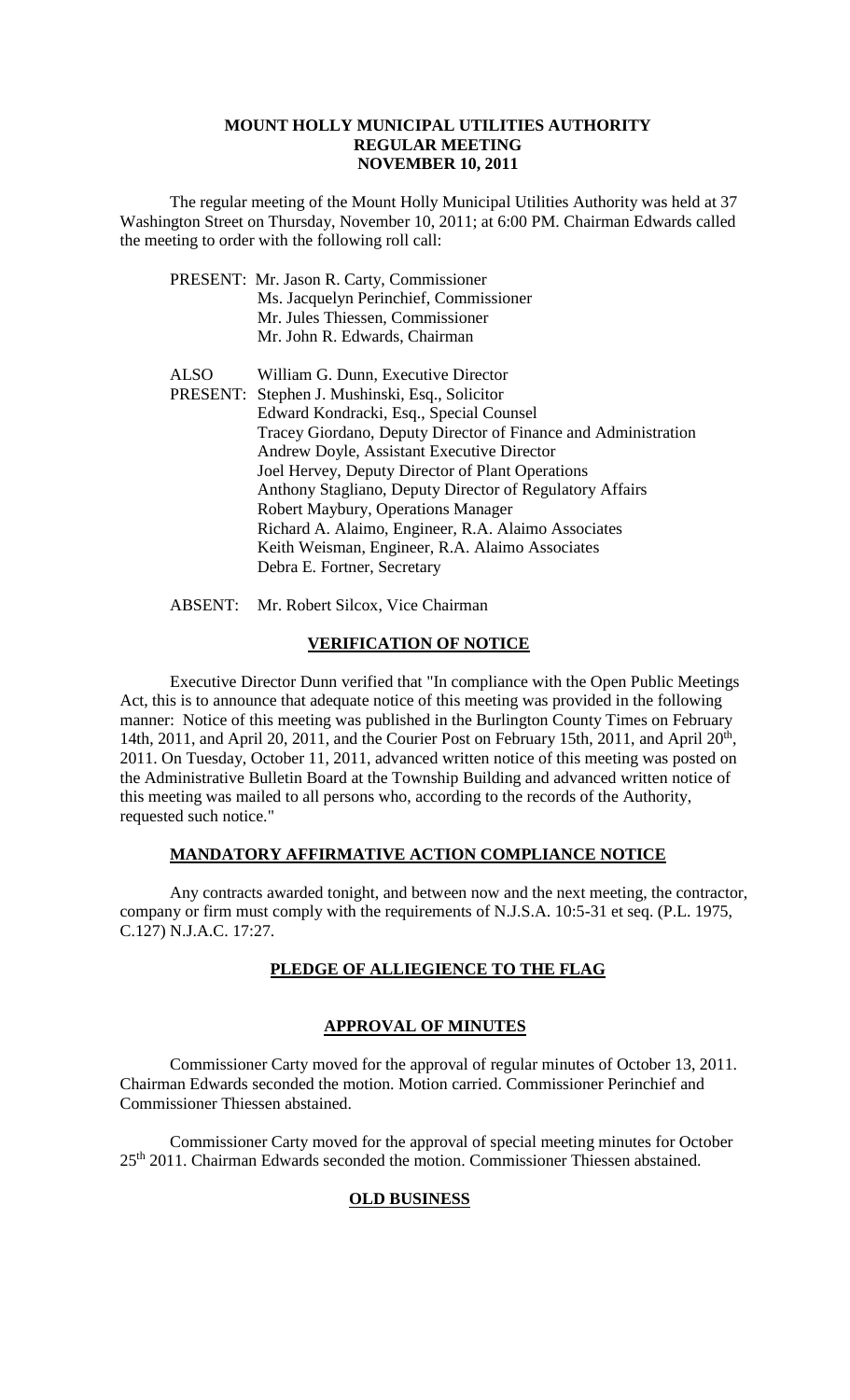# **RESOLUTION OF THE MOUNT HOLLY MUNICIPAL UTILITIES AUTHORITY APPROVING THE ACTIVE VOLUNTEER RESPONDER POLICY**

Commissioner Carty moved for the approval of Resolution 2011-103. Commissioner Thiessen seconded the motion. At the call of the roll, the vote was:

AYES: Commissioner Carty, Commissioner Perinchief, Commissioner Thiessen, Chairman Edwards

NAYES: None

#### **RESOLUTION 2011-104**

### **A RESOLUTION OF THE MOUNT HOLLY MUNICIPAL UTILITIES AUTHORITY AWARDING SOLAR POWER CONTRACT TO VANGUARD**

Executive Director Dunn stated the rebid for solar power resulted in the same low bidder as the original bid. However, that lowest bid was missing a mandatory document so it had to be disqualified. Mr. Dunn reported that several other proposals had been received and reviewed. He stated at this time Vanguard Energy Partners are the lowest successful bidders. Solicitor Mushinski and Authority Engineer Alaimo concur. Chairman Edwards asked what was missing from the lowest bidder's proposal. Solicitor Mushinski stated it was missing the "consent of surety" which is a non waivable defect.

Chairman Edwards asked Authority Engineer, Alaimo, to discuss any downsides to the solar project with the board. Authority Engineer Alaimo stated, as he originally pointed out, in his opinion the timing of the project is not the best due to pricing of materials. He also stated that savings are determined based on the assumption that PSE&G will be increasing rates, however we have no way of knowing that for sure. Chairman Edwards said the only major downside to the project, then, would be that the Authority could conceivably save more money later with better pricing or if PSE&G were to drop its prices. Authority Engineer added the Authority will have a locked in contract so if the construction company should want to default, the Authority owns the facility and would not owe anything.

Commissioner Carty asked to be reminded of the bid costs moving forward. Authority Engineer, Alaimo, stated there would be zero additional monies coming out of the Authority's pocket. Special Counsel Kondracki commented that is because the Authority is entering into a contract with a third party provider. Authority Engineer Alaimo added the design, bidding, and construction is all part of the original \$20,000.00 that will be reimbursed. Commissioner Thiessen asked, besides miscellaneous engineering costs and legal fees, if there would be no further costs? Authority Engineer Alaimo assured him that was correct.

Commissioner Thiessen moved for the approval of Resolution 2011-104. Commissioner Perinchief seconded the motion. At the call of the roll, the vote was:

AYES: Commissioner Perinchief, Commissioner Thiessen, Chairman Edwards.

NAYS: Commissioner Carty

#### **NEW BUSINESS**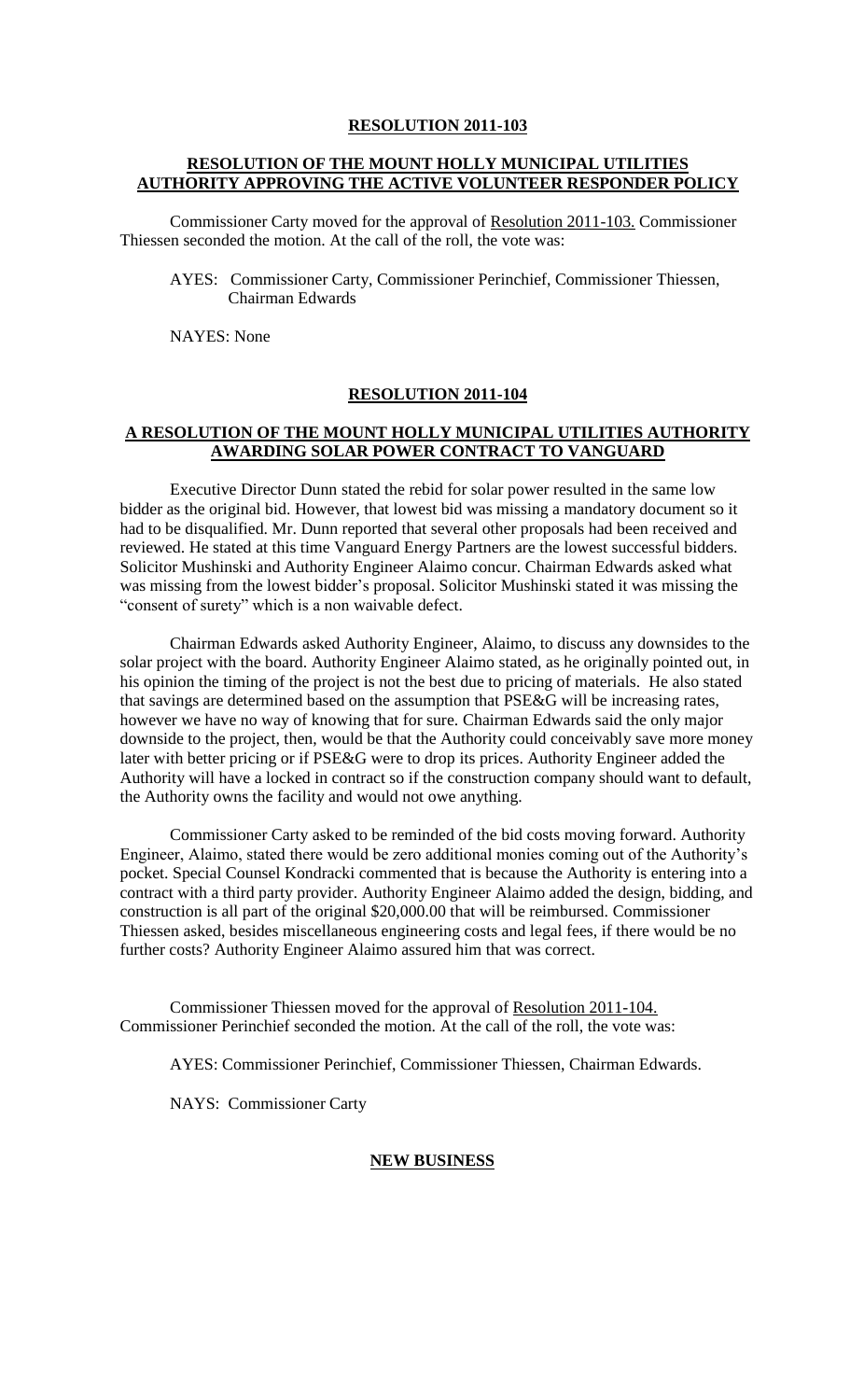# **A RESOLUTION OF THE MOUNT HOLLY MUNCIPAL UTILITIES AUTHORITY APPROVING THE CONTRACT FOR REMOVAL OF PRESSED SEWAGE SLUDGE, GRIT, AND SCREEN RESIDUALS AND TRASH (CONTRACT 2011-12)**

Chairman Edwards asked for an explanation of the recommendation. Executive Director Dunn recommended Woolston first. There is a requirement to have an emergency secondary which would be Stony Brook Regional Sewage Authority.

Commissioner Thiessen asked how many tons of sludge are sent to Burlington County on either a monthly or annual basis. Deputy Director of Regulatory Affairs, Stagliano explained the Authority is required to send "x" amount of sludge per year to Burlington County. After that, the Authority can choose where to send it based on price. Mr. Stagliano stated at this time roughly 3600 tons of sludge is sent to the County annually.

Commissioner Thiessen moved for the approval of Resolution 2011-105. Commissioner Perenchief seconded the motion. At the call of the roll, the vote was:

AYES: Commissioner Carty, Commissioner Perinchief, Commissioner Thiessen Chairman Edwards.

NAYS: None

## **RESOLUTION 2011-106**

# **A RESOLUTION APPROVING SODIUM HYPOCHLORITE SUPPLY (CONTRACT 2011-13)**

Chairman Edwards stated there had been a possibility of rebidding the contract, however after discussion with counsel, it was decided it was not necessary. Chairman Edwards stated the bid would be awarded to Miracle Chemical for a three year term.

Commissioner Perinchief moved for the approval of Resolution 2011-106. Chairman Edwards seconded the motion. At the call of the roll, the vote was:

AYES: Commissioner Carty, Commissioner Perinchief, Commissioner Thiessen, Chairman Edwards

#### **RESOLUTION 2011-99**

# **A RESOLUTION APPROVING THE OPERATING EXPENSES FOR THE MONTH OF OCTOBER 2011**

Chairman Edwards moved for the approval of Resolution 2011-99. Commissioner Perinchief seconded the motion. At the call of the roll, the vote was:

AYES: Commissioner Perinchief, Commissioner Thiessen, Chairman Edwards

NAYS: Commissioner Carty

# **RESOLUTION 2011-99A**

#### **A RESOLUTION APPROVING THE SEWER EXPENSES FOR THE MONTH OF OCTOBER 2011**

Commissioner Thiessen moved for the approval of Resolution 2011-99A. Commissioner Perinchief seconded the motion. At the call of the roll, the vote was:

AYES: Commissioner Carty, Commissioner Perinchief, Commissioner Thiessen, Chairman Edwards

NAYS: None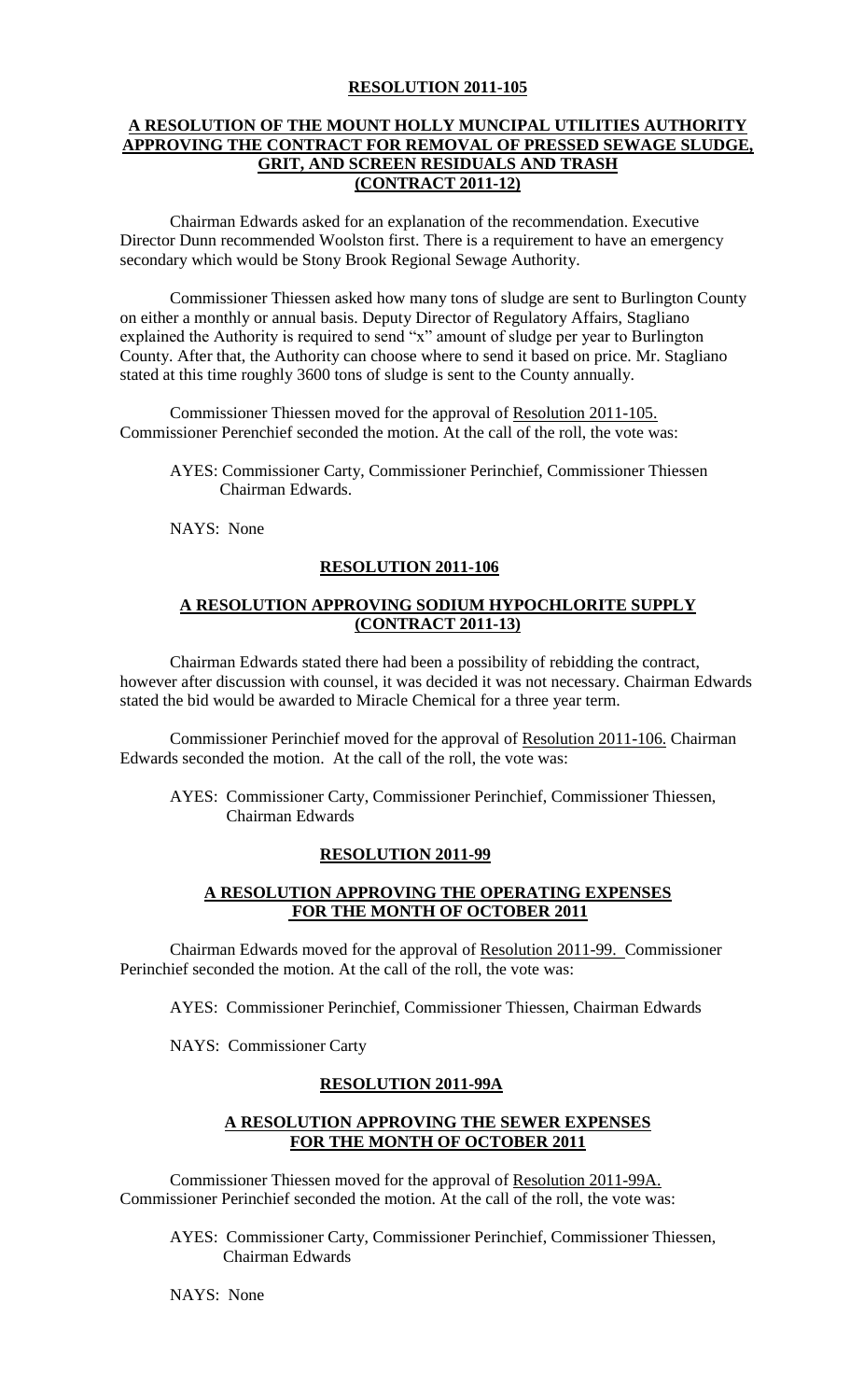## **A RESOLUTION APPROVING THE EXPENDITURES FOR THE MONTH OF OCTOBER 2011 FROM THE ESCROW FUND**

Commissioner Thiessen moved for the approval of Resolution 2011-100. Commissioner Carty seconded the motion. At the call of the roll, the vote was:

- AYES: Commissioner Carty, Commissioner Perinchief, Commissioner Thiessen, Chairman Edwards
- NAYS: None

## **RESOLUTION 2011-101**

#### **A RESOLUTION APPROVING THE EXPENDITURES FOR THE MONTH OF OCTOBER 2011 FROM THE IMPROVEMENT AND REPLACEMENT FUND**

Commissioner Thiessen moved for the approval of Resolution 2011-101. Commissioner Perinchief seconded the motion. At the call of the roll, the vote was:

- AYES: Commissioner Carty, Commissioner Perinchief, Commissioner Thiessen, Chairman Edwards
- NAYS: None

## **RESOLUTION 2011-102**

## **A RESOLUTION APPROVING THE EXPENDITURES FOR THE MONTH OF OCTOBER 2011 FROM THE 2007-2010 CONSTRUCTION FUND (EDWARD STREET PUMP STATION)**

Commissioner Thiessen moved for the approval of Resolution 2011-102. Commissioner Perenchief seconded the motion. At the call of the roll, the vote was:

AYES: Commissioner Carty, Commissioner Perinchief, Commissioner Thiessen, Chairman Edwards

NAYS: None

#### **COMMUNICATIONS**

Executive Director Dunn reported he has been communicating with Hovnavian who is requesting the release of all bonds for the Creekview project. Mr. Dunn stated upon investigation he discovered there are still outstanding items including easement issues.

Executive Director Dunn advised the board he has had an ongoing conversation with the developer for the Lockheed Martin project in Moorestown. Today Mr. Dunn spoke to a representative from the Navy in Norfolk Virginia.

# **MATTERS TO BE PRESENTED BY THE PUBLIC**

Mr. Luis Lopez of 370 S. Martin Street, Mt. Holly, asked Commissioner Carty why he voted no to the Solar Power Bid. Commissioner Carty stated he has no problem with the solar project itself, he is just protesting the lack of responsible language in the bid specifications. Mr. Lopez then asked where the Authority currently sends sludge. Executive Director Dunn informed him it goes to the County. Mr. Lopez asked what Hypochlorite is. Executive Director Dunn advised him it is a chemical used at the plant. Mr. Lopez asked if it would be possible for him to have a tour of the Authority's plant. Executive Director Dunn said he can call and set up an appointment for a tour. Mr. Lopez asked if the public matters portion of the agenda could be moved to the beginning of the meeting. Chairman Edwards explained the Board has already discussed that and decided to keep the agenda as is since there are both advantages and disadvantages to having it either way.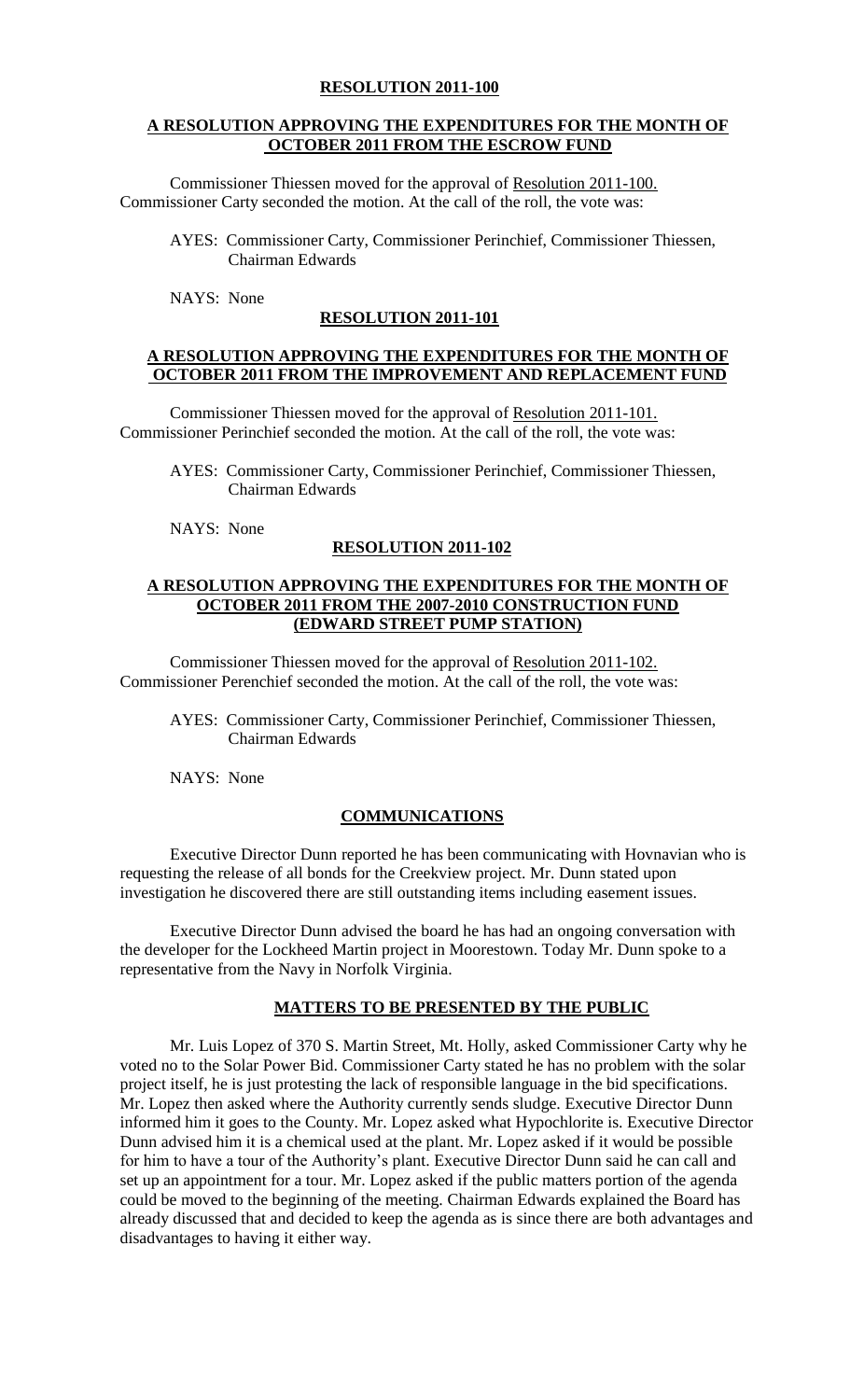#### **REPORT OF THE EXECUTIVE DIRECTOR**

Executive Director Dunn advised the board that Solicitor Mushinski has prepared a resolution at his request regarding the purchase of power. Executive Director Dunn explained approximately ten years ago he and the Executive Director of Stoneybrook Regional Sewage Authority, Mr. John Kantorek, started an energy/power group consisting of eighteen members. This group contracts with an agent who negotiates power on their behalf in the open market. Presently that agent is Gable Associates. Mr. Dunn stated the group has had discussions about the possibility of going out to bid for the remainder of the current contract, which ends in May, 2012 since the cost of power is low right now. He asked that the board authorize a resolution for him to act on the Authority's behalf at the bid opening since, when a cost of bid is received, there is only a two hour window to make a decision. If the Authority successfully purchases power, Executive Director Dunn will bring the Board another resolution to enter into a contract with a supplier until May, 2012. Commissioner Thiessen asked why there is only a two hour window to make a decision at the bid opening. Special Counsel Kondracki stated the two hour window is determined by market conditions for bidding for electrical power. Commissioner Thiessen asked for confirmation when the current contract expires. Solicitor Mushinski stated the current contract runs out in May of 2012. Mr. Mushinski explained that the Authority did this the last time power was bid on; Mr. Dunn was given the authority to enter into a contract with Gabel Associates. Solicitor Mushinski said the current contract is good through May 2012; Mr. Dunn is simply asking if a better deal comes in before May that he would be able to take advantage of it. If a better deal does not present itself, the Authority would not move forward with any change. Commissioner Carty asked why this topic is not on the agenda. Executive Director Dunn stated he had just received the final information that afternoon. Commissioner Carty stated he understands the Authority is appointing Gabel Associates to make recommendations but he wanted to know who is Gabel? In answer to Commissioner Carty's question, Special Counsel Kondracki discussed the background of electrical aggregations. Mr. Kondracki explained electrical aggregations are used to purchase energy in a block with the use of an "agent." In exchange for a fee, this agent provides technical assistance to the aggregation. Gabel is hired by the consortium. Solicitor Mushinski clarified that as part of the resolution it is noted that Executive Director Dunn cannot enter into an agreement without the recommendation of Gabel Associates and the terms of the agreement have to be more favorable to the Authority then they are right now. Authority Engineer Alaimo stated that Gabel used to be on the BPU (Board of Public Utilities.) Special Counsel Kondracki confirmed that Gabel Associates is a reputable company but he would like to offer two caveats. Mr. Kondracki stated the Authority's current contract expires in May of 2012. Some of the group are currently paying more under contract then they would have had they purchased power in the open market. Special Counsel Kondracki also stated that the way the agreement is being bid, if an Authority joins the consortium, determination will be made by majority votes of representatives which would then bind all the Authorities involved and he objects to this. Commissioner Thiessen asked, since this is the Authority's third time being involved in this process what are the savings? Assistant Executive Director, Doyle, stated he would have to check his files since this is not something he tracks regularly. Commissioner Thiessen asked if we have lost more then we have made. Executive Director Dunn stated no. Deputy Director of Finance and Administration Giordano reported that the first two years were favorable to the Authority. She said the Authority has records and spreadsheets from the inception of the aggregation, but she would have to go back and check for exact numbers since it is not something she has in front of her. Chairman Edwards asked Special Counsel Kondracki if he had any concerns with this process. Special Counsel Kondracki replied that the market conditions are such that the Authority has won twice and lost once, therefore, there is no way to know how things will go. Mr. Kondracki stated his major concern is that the bid has to go the way of the majority and even if it is decided we don't want to, the Authority is bound. Chairman Edwards asked, since there were some questions about this process, does the Board prefer to address it at the moment or schedule a special meeting for further discussion and possible approval. Special Counsel Kondracki advised the board that generally this process works in the Authority's favor. He stated we have not seen the current bid documents yet so it is not clear what the Authority's obligations would be. Chairman Edwards asked again if the Board was comfortable moving on this action at this meeting or if it would be preferable to delay action and hold a special meeting sometime before December 1.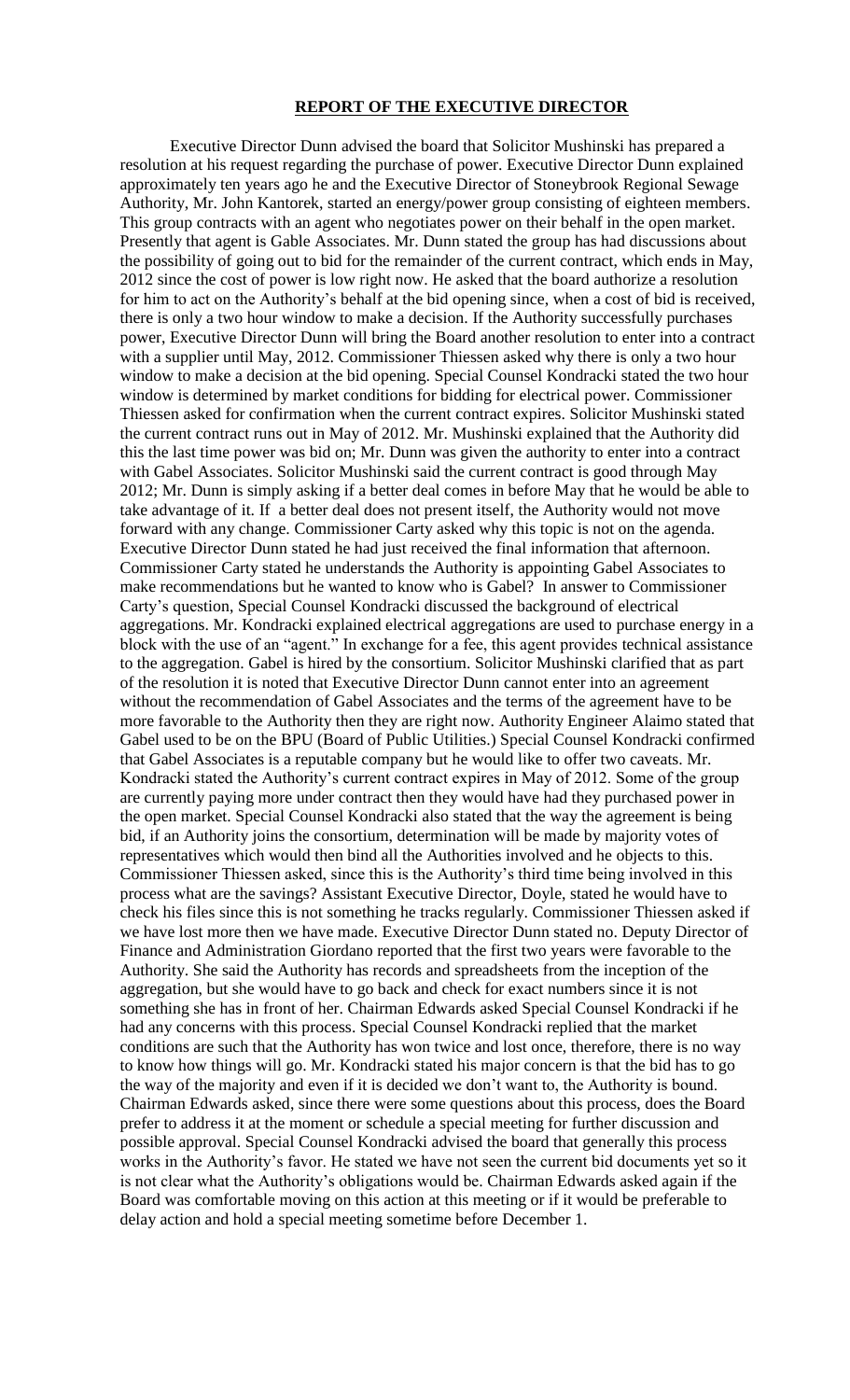# **AUTHORIZATION FOR PURCHASE OF POWER**

Chairman Edwards moved for the approval of Resolution 2011-107. Commissioner Thiessen seconded the motion. At the call of the roll, the vote was:

AYES: Commissioner Thiessen, Chairman Edwards

NAYS: Commissioner Carthy, Commissioner Perenchief

Motion failed; time will be taken for review.

Solicitor Mushinski stated Executive Director Dunn will be responsible for following up and getting bid information in hand. Once that happens, the board will be contacted to schedule a special meeting.

Commissioner Thiessen asked how much Gabel Associates gets paid for their services. Special Counsel Kondracki explained fees are based on kilowatt hours. Executive Director Dunn stated the fee is in exchange for Gabel Associates managing the whole process. Commissioner Thiessen asked if the Authority has shopped for the best rate. Executive Director Dunn confirmed that the Authority has shopped.

## **REPORT OF THE ENGINEER**

The report of the Engineer was received.

# **REPORT OF THE DEPUTY DIRECTOR FOR PLANT OPERATIONS**

The report of the Deputy Director for Plant Operations was received.

# **REPORT OF THE DEPUTY DIRECTOR FOR REGULATORY AFFAIRS**

The Report of the Deputy Director for Regulatory Affairs was received.

Commissioner Thiessen asked for verbiage on NJDEP. Deputy Director of Regulatory Affairs reported the Authority did get confirmation electronically that our request for an extension for the permit application for the NOV for the belt presses has been granted and that we will receive written confirmation from the NJDEP when the inspector returns from vacation. Mr. Stagliano explained NOV was for permitting of the belt press. There was a ruling back in the 1960's that is now being enforced for the permit of a belt presses and similar process equipment. Deputy Director of Regulatory Affairs, Stagliano, explained this situation is not unique to the Mount Holly Municipal Utilities Authority, it is a statewide issue and has affected many of the NJUA members.

# **REPORT OF THE SOLICITOR**

The Solicitor had nothing further to report.

# **REPORT OF THE DEPUTY DIRECTOR OF FINANCE AND ADMINISTRATION**

The Report of the Deputy Director of Finance and Administration was received.

Deputy Director of Finance and Administration, Giordano, reported due to new chapter 78 of the health care reform, the Authority has until the end of 2011 to implement an employee flexible spending account. Ms. Giordano stated after shopping around, it was found that Colonial Life, who was referred by Mount Holly Township, offers the best package. The end result is there is zero cost to the Authority and Colonial Life would facilitate the entire program.